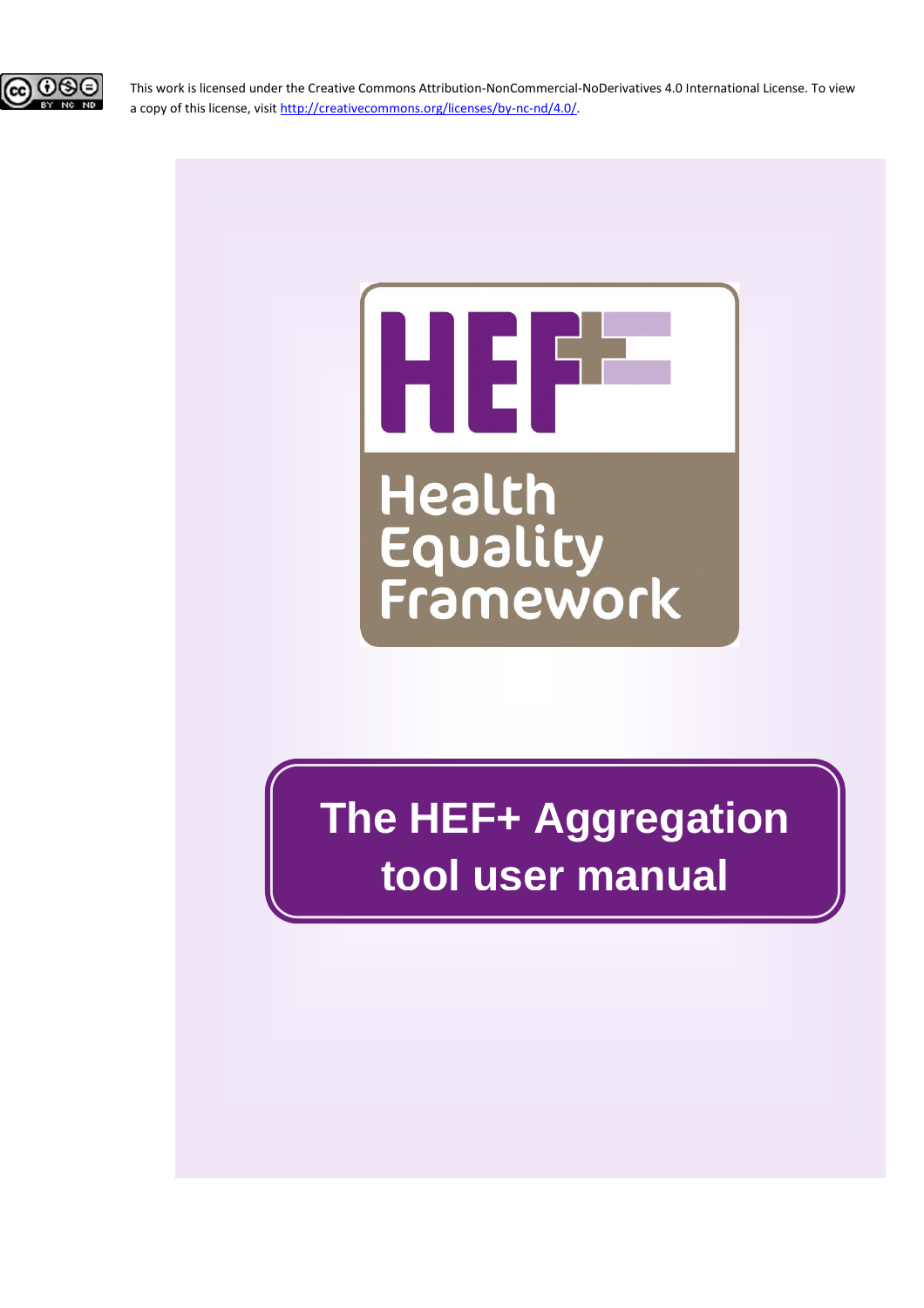# EHEF+ Anonymised Aggregation Tools (AAT) User Manual

## **Introduction**

eHEF+ has been designed to support the Health Equality Framework. It is a Microsoft Excel-based tool that has been designed to be portable and run on most systems. eHEF+ runs on Excel versions 2003 and above and Excel for MAC.

### **System requirements**

| Hardware:          | PC or MAC                     |
|--------------------|-------------------------------|
| Software:          | Microsoft Excel 2003 or later |
| Screen Resolution: | 1280 pixels wide or higher    |

## **Data security**

The data stored in eHEF+ AAT is crudely anonymised. That is, it does contain the first two initials of a client's name and their age plus other demographics including gender, ethnicity etc. and other "HEFspecific" information. It does not contain names, dates of birth or addresses. When opening eHEF+ AAT you must acknowledge the Terms of Use – see section on 'Opening eHEF+ AAT'

## **Storage/saving eHEF+ ATT**

When you download your version of eHEF+ AAT you should store it in an appropriate location on your computer/shared network drive. When importing data for aggregation and analysis you must ensure that any source files are in a single location though this need not be the same location as your copy of the AAT.

## **Opening eHEF+ ATT**

Once you have received your copy of eHEF+ AAT and stored it with an appropriate name you will want to go ahead and start using it! Open eHEF+ AAT as you'd open any other file (usually a double-click).

You may receive a message prompting you to 'Enable Editing' to which you should agree.



If you've stored eHEF+ ATT as recommended above you shouldn't receive this message. Next you'll need to 'Enable Macros'. The prompt for this action looks different according to your version of Excel and your security settings. Here is the Excel 2010 version of the prompt.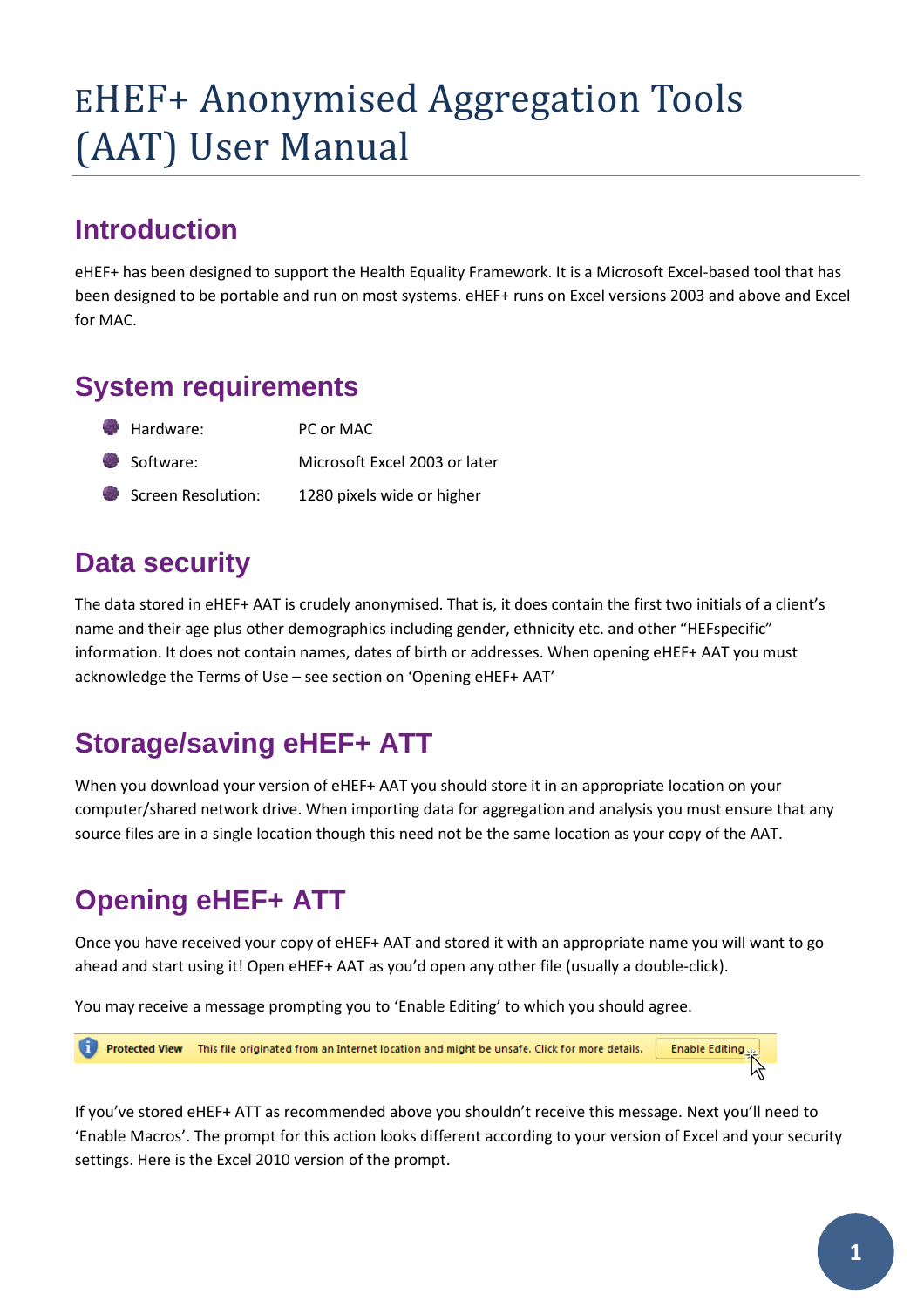



Then 'Enable This Content' and then click OK.

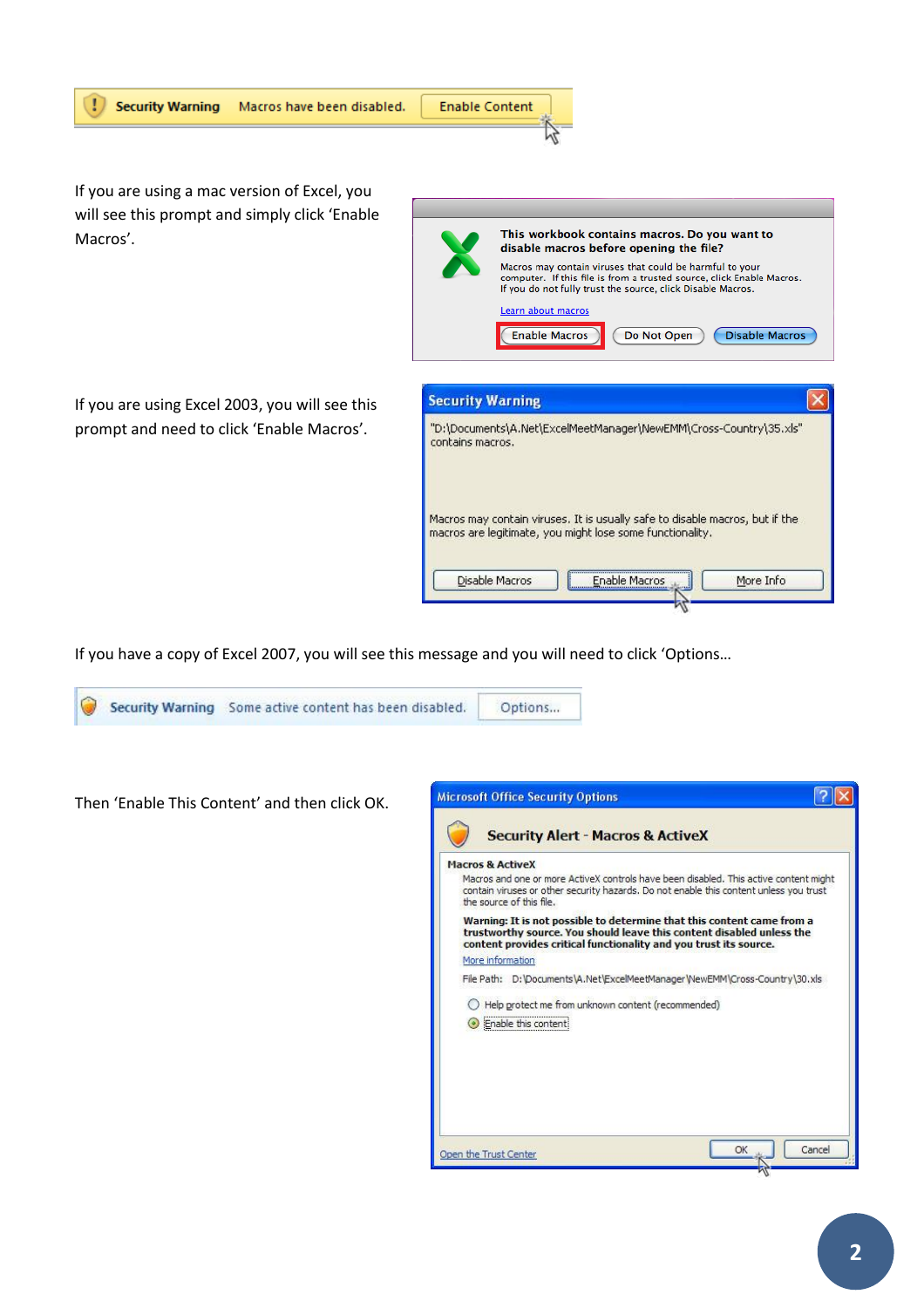If you see this message instead, click 'Enable Macros'

#### **Microsoft Office Excel Security Notice**



Microsoft Office has identified a potential security concern.

**Enable Macros** 

 $\overline{?}$ 

Disable Macros

Warning: It is not possible to determine that this content came from a trustworthy source. You should leave this content disabled unless the content provides critical functionality and you trust its source.

File Path: D:\...ts\A.Net\ExcelMeetManager\NewEMM\Cross-Country\27.xls

Macros have been disabled. Macros might contain viruses or other security hazards. Do not enable this content unless you trust the source of this file.

More information





Each time you open eHEF+ AAT you will be required to agree with its Terms of Use by ticking the box and clicking 'ok' as shown below..

| Terms of use                                                                                                                                                                                                                                                                                                                                                                                                                                                                                                                                                                                                                                                                                                   |
|----------------------------------------------------------------------------------------------------------------------------------------------------------------------------------------------------------------------------------------------------------------------------------------------------------------------------------------------------------------------------------------------------------------------------------------------------------------------------------------------------------------------------------------------------------------------------------------------------------------------------------------------------------------------------------------------------------------|
| Caution<br>This spreadsheet is designed to collect Sensitive:<br>Personal Data. The collection, storage and processing<br>of data of this type is strictly regulated by law.<br>Unregulated use may constitute an offence and/or<br>incur the risk of claims for damages; accordingly you<br>are advised only to use this spreadsheet in line with<br>your organisation's Information Governance and<br>Information Technology policies.<br>To Use<br>If you wish to make use of the spreadsheet please,<br>tick this box to indicate that you have read the above<br>caution, acknowledge the information governance<br>implications of its use and the need to comply with data i<br>protection legislation. |
| ΩK                                                                                                                                                                                                                                                                                                                                                                                                                                                                                                                                                                                                                                                                                                             |

### **Front Page**

Now that you have opened eHEF+ AAT, you will be presented with the front page shown below. The two options are Update Sores Data and Report Page.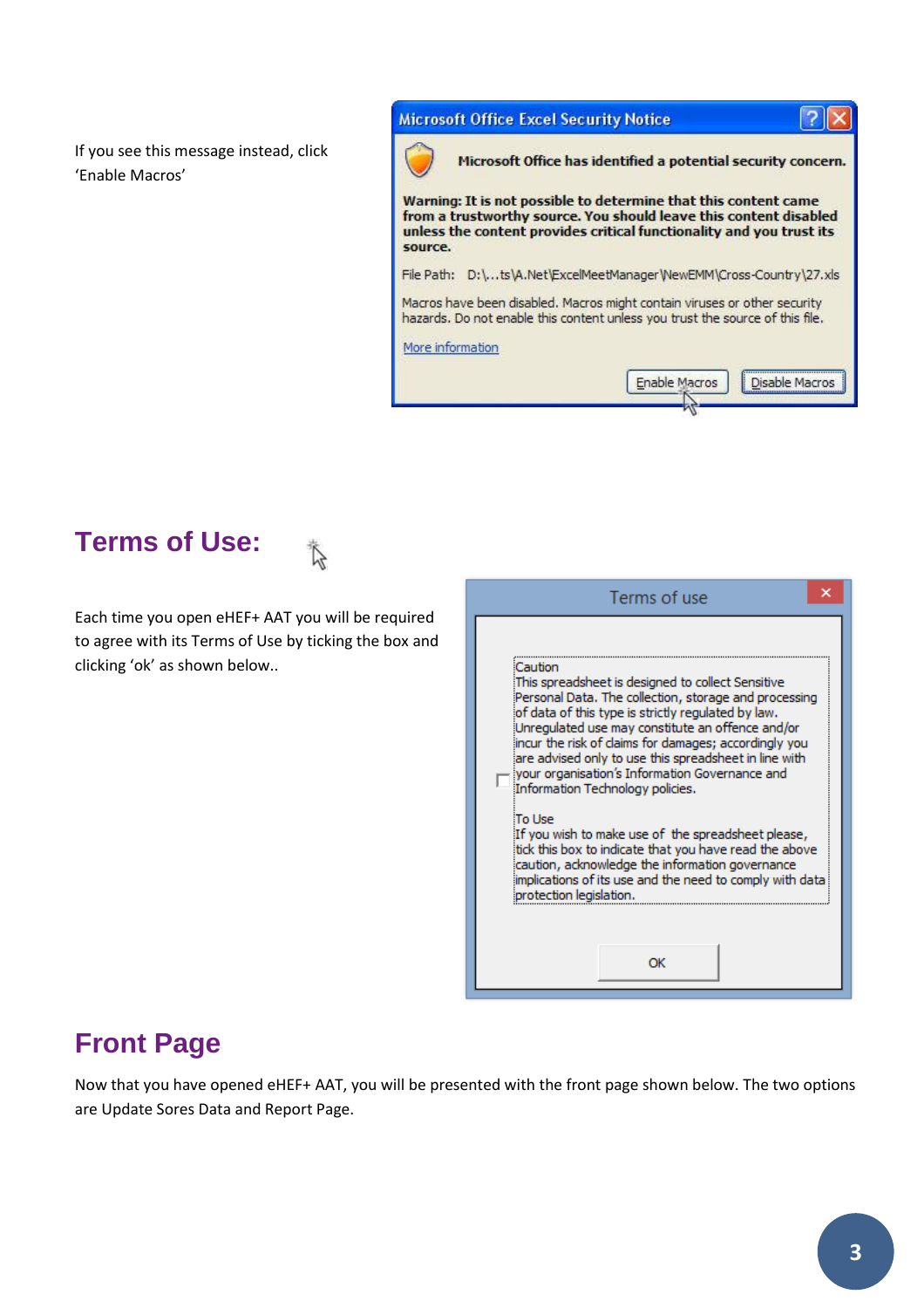

## **Update Scores Data:**

Selecting this will make an explorer pop-up and you should navigate towards the folder containing individual eHEF+ (and/or HEF version 1.0) files that have the data you want to compare inside them. The explorer will only let you choose eHEF+ (and/or HEF version 1.0) files that contain eHEF+ (and/or HEF version 1.0) data. Once selected, you click Open.

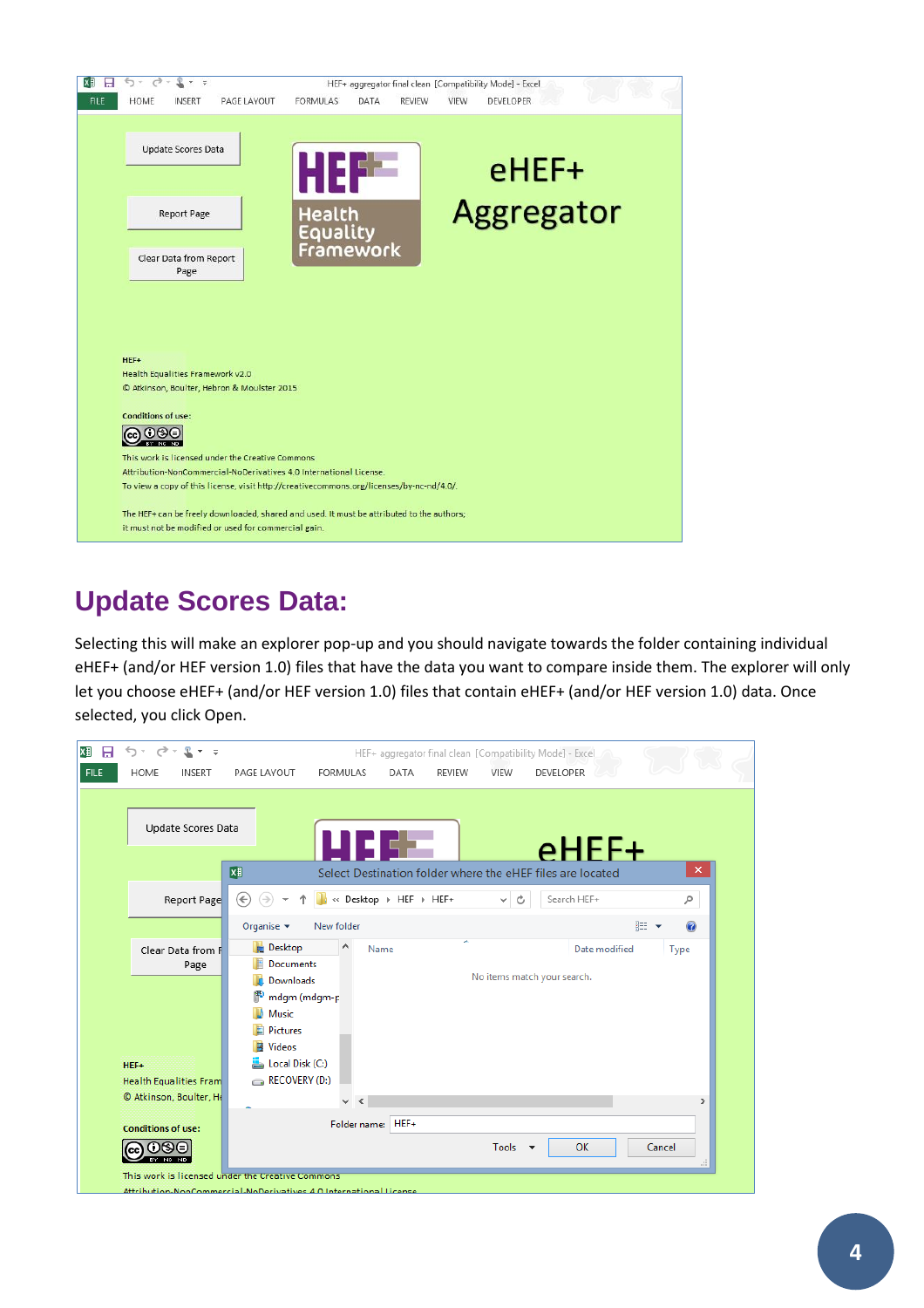## **Clear Data from Report Page**

This tool clears the selected data in the report page. It does not delete any data that has been imported, it clears the selected data so the graphs and tables appear blank so you can select other data for comparison.

## **Report Page**

When you click on Report Page, it will take you onto the screen below. From here you can select score to compare, create a PDF file of the graph and table comparisons or you can return to the Front Page.



## **Selecting Scores**

When you click on Select Scores, this is where you choose what filters you want to put on the data to compare a set of two results. You can choose to compare Practitioner ID, gender, between two ages, scores between two dates and other variables in this window. To compare, you choose the first group of data by specifying filters for the first group of data, click report, it will tell you how many entries of data that your filters include, and then repeat choosing another group with certain filters to compare that to. In this example shown below, males have been filtered which includes 52 entries so that data will then be compared to the second group, females. Some of the filters use drop down boxes which you click on to reveal options and select the appropriate one from the list. Once you have specified all the groups of data you want to compare, click Report.

**A note on 'tick boxes':** if you want, for example, to include all clients with 'Mental Health Issues' you click until the tick is enabled/black. If you want to specify clients who do NOT have 'Mental Health Issues' you clear the box completely. If you want BOTH sets you leave the tick in its disabled/grey state.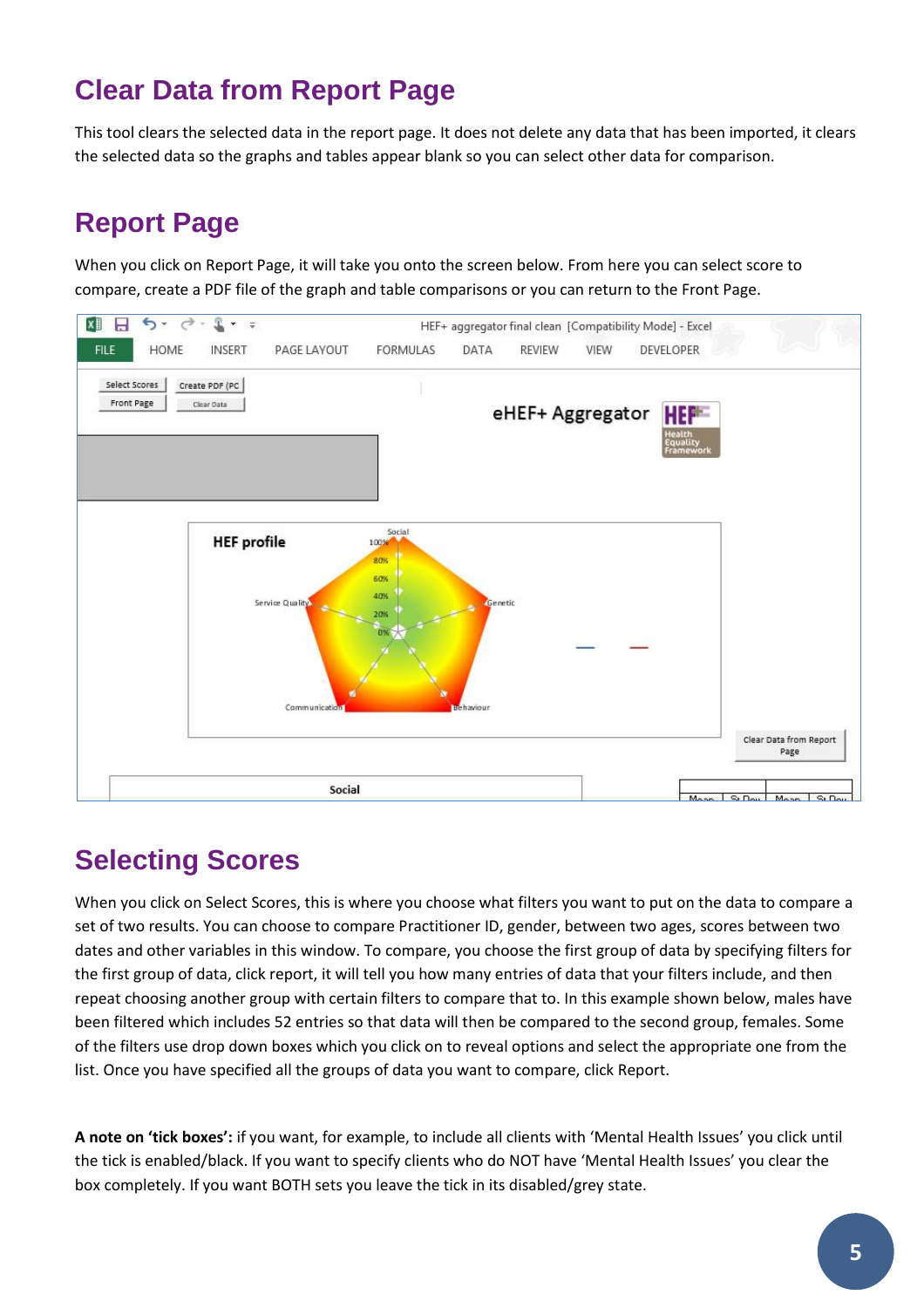|                                              | Select Filters for first selection of HEF scores | Select Filters for first selection of HEF scores                             |                                                            |
|----------------------------------------------|--------------------------------------------------|------------------------------------------------------------------------------|------------------------------------------------------------|
| Practitioner ID                              | $\blacktriangledown$                             | Practitioner ID                                                              | $\blacktriangledown$                                       |
| Team ID                                      | $\blacktriangledown$                             | Team ID                                                                      |                                                            |
| Gender                                       | $\cap$ Male<br>$\cap$ Female                     | Gender<br>$\bigcirc$ Male                                                    | $C$ Female                                                 |
| Ethnicity                                    | ▼                                                | Ethnicity                                                                    | $\blacktriangledown$                                       |
| Age                                          | and<br>≥<br><                                    | Age<br>≥                                                                     | and<br><                                                   |
| Degree of LD                                 | $\blacktriangledown$                             | Degree of LD<br>severe                                                       | $\blacktriangledown$                                       |
| <b>HEF</b> scoring                           | $\blacktriangledown$                             | <b>HEF</b> scoring                                                           | $\blacktriangledown$                                       |
| <b>Accom Type</b>                            | $\overline{\phantom{a}}$                         | Accom Type                                                                   | hospital informal<br>$\blacktriangledown$                  |
| Level of Support                             |                                                  |                                                                              | ×<br>Microsoft Excel                                       |
| Score Range<br><b>From Date</b><br>d/m/y     | $\blacktriangledown$                             | Level<br>No entries matched this criteria. Please revise selections<br>Score |                                                            |
| To Date<br>d/m/y                             |                                                  |                                                                              | OK                                                         |
| $\nabla$ Mental health issues                | $\nabla$ Continence Needs                        | $\nabla$ Mental health issues                                                | V Continence Needs                                         |
| <b>区</b> Challenging Behaviour               | $\overline{\triangledown}$ Nutritional problems  | <b>▽</b> Challenging Behaviour                                               | $\sqrt{\phantom{a}}$ Nutritional problems                  |
| $\nabla$ Autism                              | Physical Impairments / reduced<br>М<br>mobility  | $\nabla$ Autism                                                              | $\sqrt{\omega}$ Physical Impairments / reduced<br>mobility |
| $\overline{\vee}$ Sleep Problems             |                                                  | $\nabla$ Sleep Problems                                                      |                                                            |
| $\nabla$ Dementia                            | $\nabla$ Wheelchair User                         | $\nabla$ Dementia                                                            | $\nabla$ Wheelchair User                                   |
| $\overline{\mathbb{M}}$ Respiratory Problems | $\nabla$ Chronic Pain                            | $\nabla$ Respiratory Problems                                                | $\nabla$ Chronic Pain                                      |
| ○ Coronary Heart Disease                     | $\nabla$ Oral Health Problems                    | Coronary Heart Disease                                                       | $\overline{\vee}$ Oral Health Problems                     |
| $\overline{\vee}$ Visual Impairment          | $\overline{\vee}$ Epilepsy                       | $\nabla$ Visual Impairment                                                   | $\nabla$ Epilepsy                                          |
| $\sqrt{ }$ Hearing Impairment                | $\nabla$ Endocrine Disorder                      | $\overline{\vee}$ Hearing Impairment                                         | $\overline{\vee}$ Endocrine Disorder                       |
| $\nabla$ Dysphagia                           | <b>☑</b> Cancer / Other Major Physcal H.         | $\overline{\vee}$ Dysphagia                                                  | <b>▽</b> Cancer / Other Major Physcal H.                   |
| Report                                       | Cancel/Skip                                      | Report                                                                       | Cancel/Skip                                                |
|                                              |                                                  |                                                                              |                                                            |

| Ethnicity          |                                                             |
|--------------------|-------------------------------------------------------------|
| Age                | Asian British<br>Asian Other                                |
| Degree of LD       | <b>Black British</b><br><b>White British</b><br>White Other |
| <b>HEF</b> scoring | ithei<br>Unknown / Not Given                                |

## **Graphs**

Once you have specified two sets of data with the filters you want, click Report. This will generate graphs and tables displaying comparative data between the two groups specified. These graphs will include the information from all the eHEF+ files that you have added in the Update Scores Data. The graphs will show social, genetic,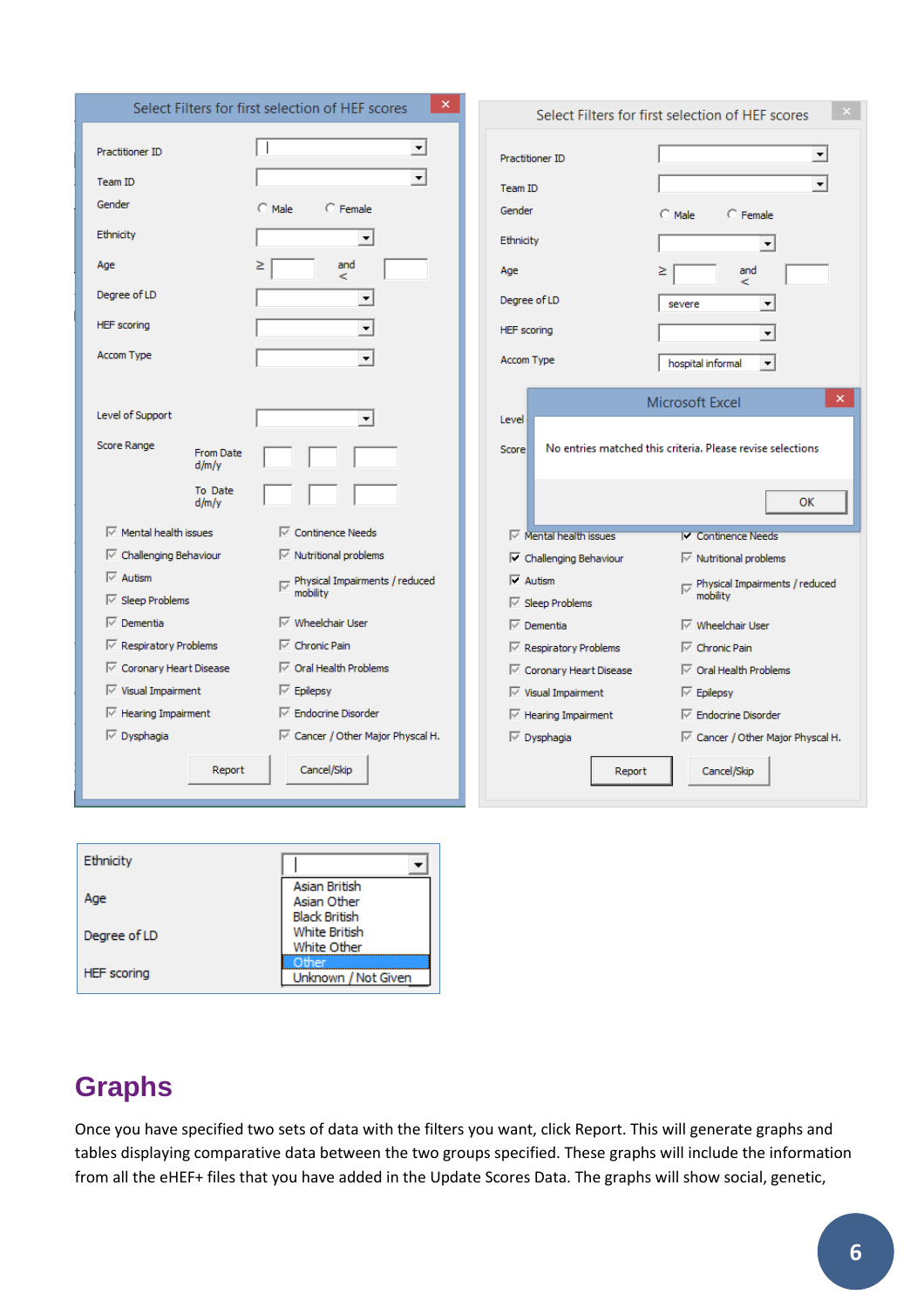behaviour, communication and service quality data and tables that show the mean and standard deviation of the two selections you have made. If you cannot see all of the graphs, scroll down and they will be further down the page.



You can then create a PDF file displaying the graphs you have just created by doing the following:

- 1. Click Create PDF (PC only) on the Report Page
- 2. Name the file appropriately
- 3. Find an appropriate place to save the PDF file
- 4. Click OK and then it will create the file and save it where you specified